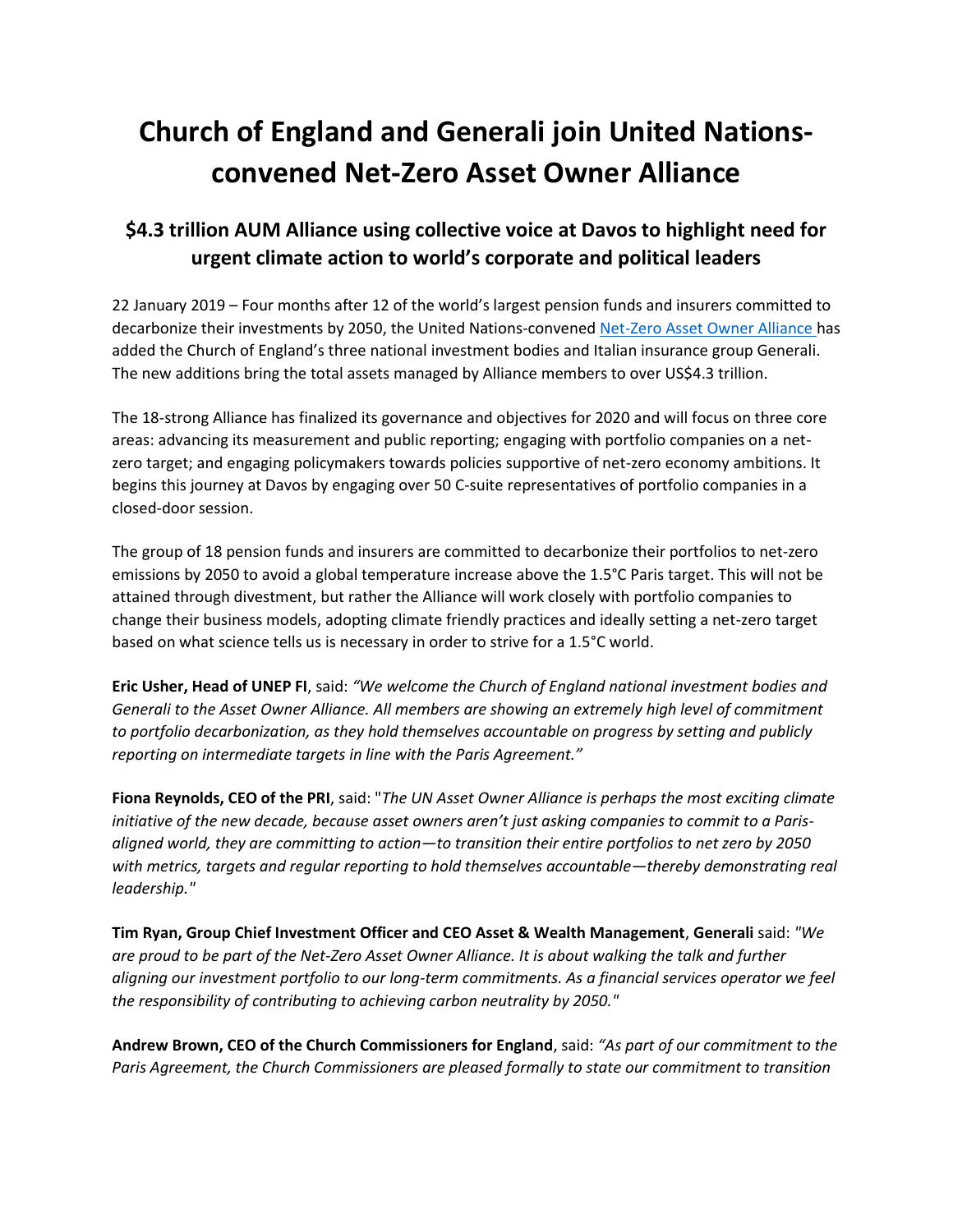*our investment portfolio to net zero emissions by 2050. We urge all governments, investors and companies also to commit to net zero 2050 to address the climate emergency.*

*"Climate change is the challenge of our age. The 2020s are the decade in which we need to make decisive progress, both halting the growth in global GHG emissions and setting the world on course to achieve the goals of the Paris Agreement." (For additional quotes from the Church of England Pension Board and CCLA see below\*)*

The Alliance will be using its collective voice at Davos to highlight the urgent climate action needed to the world's policymakers as well. The Alliance is the most ambitious institutional investor initiative todate. Alliance members are voluntarily holding themselves accountable for portfolios that reflect netzero emissions by 2050 - what the science tells us is necessary to hold warming to 1.5C. It is the ambition of the Alliance that by making such a commitment, non-financial actors are enabled to increase their own ambition.

Members will ramp up engagement with the companies in which they are invested, working together with initiatives such as the UN Global Compact Business Ambition for 1.5°C, the Investor Agenda, the Science Based Targets initiative, Climate Action 100+, and the WEF Mission Possible Platform.

# **For more information, please contact:**

# **Sally Wootton**

# [sally.wootton@UN.org](mailto:sally.wootton@UN.org)

Tel: +41 (0)22 917 8591 Mobile: +41 (0)79 855 5355

# **Oliver Wagg**

[oliver.wagg@UN.org](mailto:oliver.wagg@UN.org)

Mobile: +44 (0) 7885 377264

#### **Media briefing**

Date: 22 January

Time: 13.30 – 14.00 CET

Location: Media Village

Panel: **Christiana Figueres**, Convener Mission 2020 and former Executive Secretary of the UN Framework Convention on Climate Change (UNFCCC), **Günther Thallinger**, Member of the Board of Management, Allianz, and Chair of Steering Group, Net-Zero Asset Owner Alliance, **Guido Fürer,** CIO, SwissRe, and **Tom Joy**, Director of Investments at Church Commissioners for England.

**Listen live here[: https://www.weforum.org/events/world-economic-forum-annual-meeting-](https://www.weforum.org/events/world-economic-forum-annual-meeting-2020/sessions/financial-giants-moving-trillions-to-attain-net-zero-carbon)[2020/sessions/financial-giants-moving-trillions-to-attain-net-zero-carbon](https://www.weforum.org/events/world-economic-forum-annual-meeting-2020/sessions/financial-giants-moving-trillions-to-attain-net-zero-carbon)**